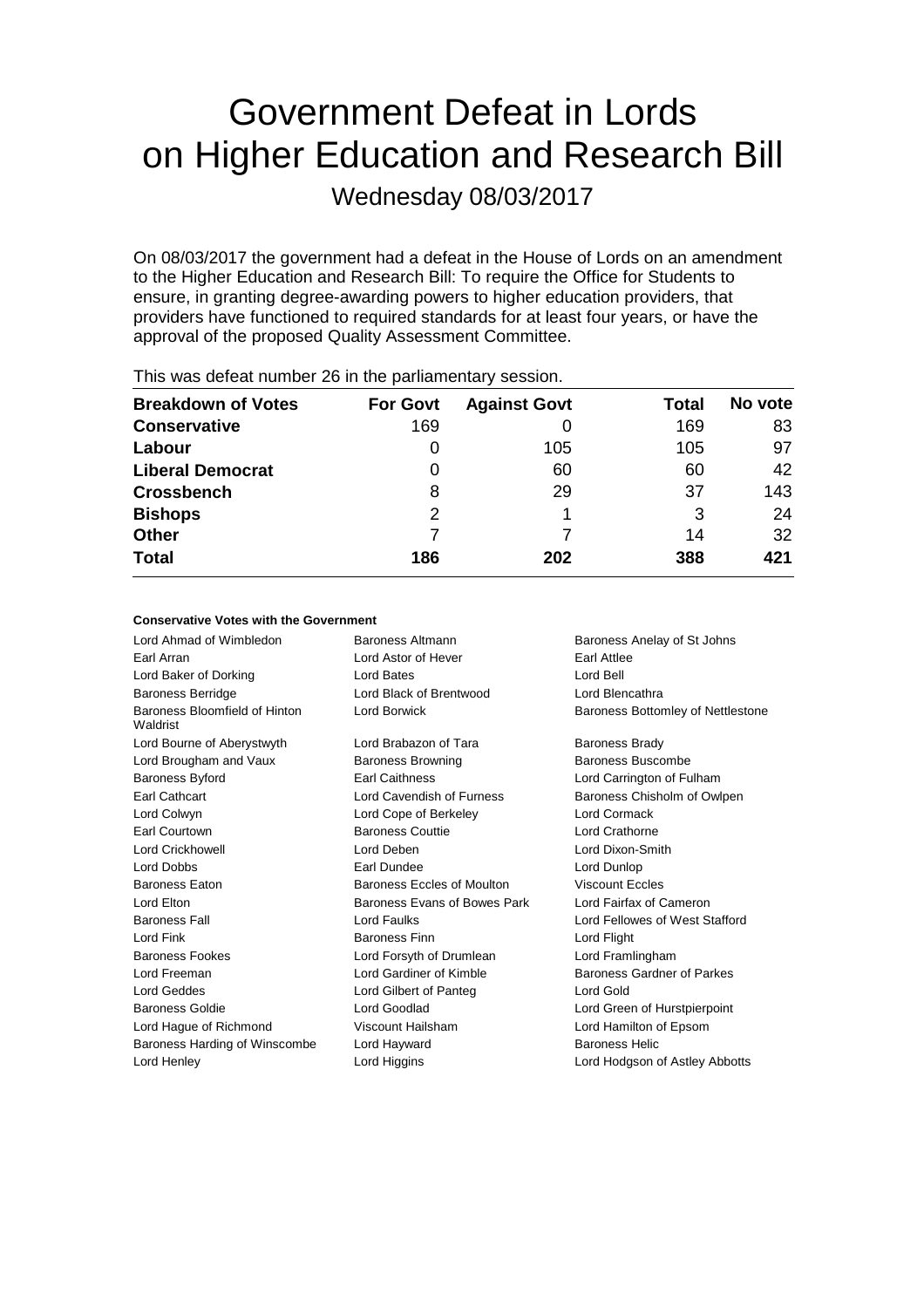Baroness Hooper Lord Horam Lord Howard of Lympne Lord Howard of Rising Earl Howe Lord Howell of Guildford Lord Hunt of Wirral Lord Inglewood Lord James of Blackheath Baroness Jenkin of Kennington Lord Jopling Lord Keen of Elie Lord King of Bridgwater Lord Kirkhope of Harrogate Lord Lamont of Lerwick Lord Lang of Monkton Lord Leigh of Hurley Lord Lexden Earl Lindsay **Earl Liverpool** Earl Liverpool **Lord Livingston of Parkhead** Marquess of Lothian **Lord Lucas** Lord Lucas Lord Lupton Lord MacGregor of Pulham Market Lord Mackay of Clashfern Lord MacLaurin of Knebworth Lord Mancroft **Baroness Manzoor** Lord Marland Lord Marlesford Lord Maude of Horsham Lord McInnes of Kilwinning Baroness McIntosh of Pickering Baroness Mobarik Baroness Mone Baroness Morris of Bolton Lord Moynihan Lord Nash Baroness Neville-Jones **Baroness Neville-Rolfe** Baroness Nicholson of Winterbourne Lord Norton of Louth **Lord O'Shaughnessy** Baroness O'Cathain Baroness Oppenheim-Barnes and Lord Patten and Baroness Pidding Lord Polak Lord Popat Lord Porter of Spalding Lord Prior of Brampton **Baroness Rawlings** Baroness Redfern Lord Risby **Lord Robathan** Baroness Rock Lord Sanderson of Bowden **Baroness Scott of Bybrook** Baroness Seccombe Earl Selborne Lord Selkirk of Douglas Lord Selsdon Baroness Shackleton of Belgravia Baroness Sharples Lord Sheikh Baroness Shephard of Northwold Lord Sherbourne of Didsbury Baroness Shields Lord Shinkwin Lord Skelmersdale Lord Smith of Hindhead Lord Spicer Baroness Stedman-Scott Baroness Stowell of Beeston Lord Strathclyde **Baroness Stroud** Baroness Stroud Baroness Sugg Lord Suri Lord Taylor of Holbeach Lord Tebbit Lord Trefgarne Viscount Trenchard Lord Trimble Lord True Viscount Ullswater Baroness Verma Lord Wakeham Lord Wei Baroness Wheatcroft Lord Willetts Baroness Williams of Trafford Lord Young of Cookham Viscount Younger of Leckie

Baroness Hodgson of Abinger Lord Holmes of Richmond Earl Home

#### **Conservative Votes against the Government**

#### **Labour Votes with the Government**

### **Labour Votes against the Government**

Baroness Bakewell Lord Bassam of Brighton Lord Beecham Lord Berkeley **Baroness Blackstone** Lord Blunkett Lord Bradley Lord Bragg Lord Brooke of Alverthorpe Lord Brookman Lord Campbell-Savours Lord Carter of Coles Lord Cashman Viscount Chandos Lord Clark of Windermere Baroness Cohen of Pimlico **Lord Collins of Highbury** Baroness Crawley Lord Davies of Oldham Baroness Donaghy Lord Donoughue Baroness Drake Lord Dubs Lord Elder Baroness Farrington of Ribbleton Lord Foster of Bishop Auckland Lord Foulkes of Cumnock Baroness Gale **Baroness Golding** Lord Giddens **Baroness Golding** Lord Gordon of Strathblane Lord Grantchester Lord Grocott Viscount Hanworth Lord Harris of Haringey Lord Harrison Lord Haskel **Baroness Hayter of Kentish Town** Baroness Healy of Primrose Hill Baroness Henig Lord Hollick Baroness Hollis of Heigham Lord Howarth of Newport **Baroness Howells of St Davids** Lord Hoyle

Baroness Adams of Craigielea Lord Anderson of Swansea Baroness Andrews Lord Hughes of Woodside Lord Irvine of Lairg Baroness Jones of Whitchurch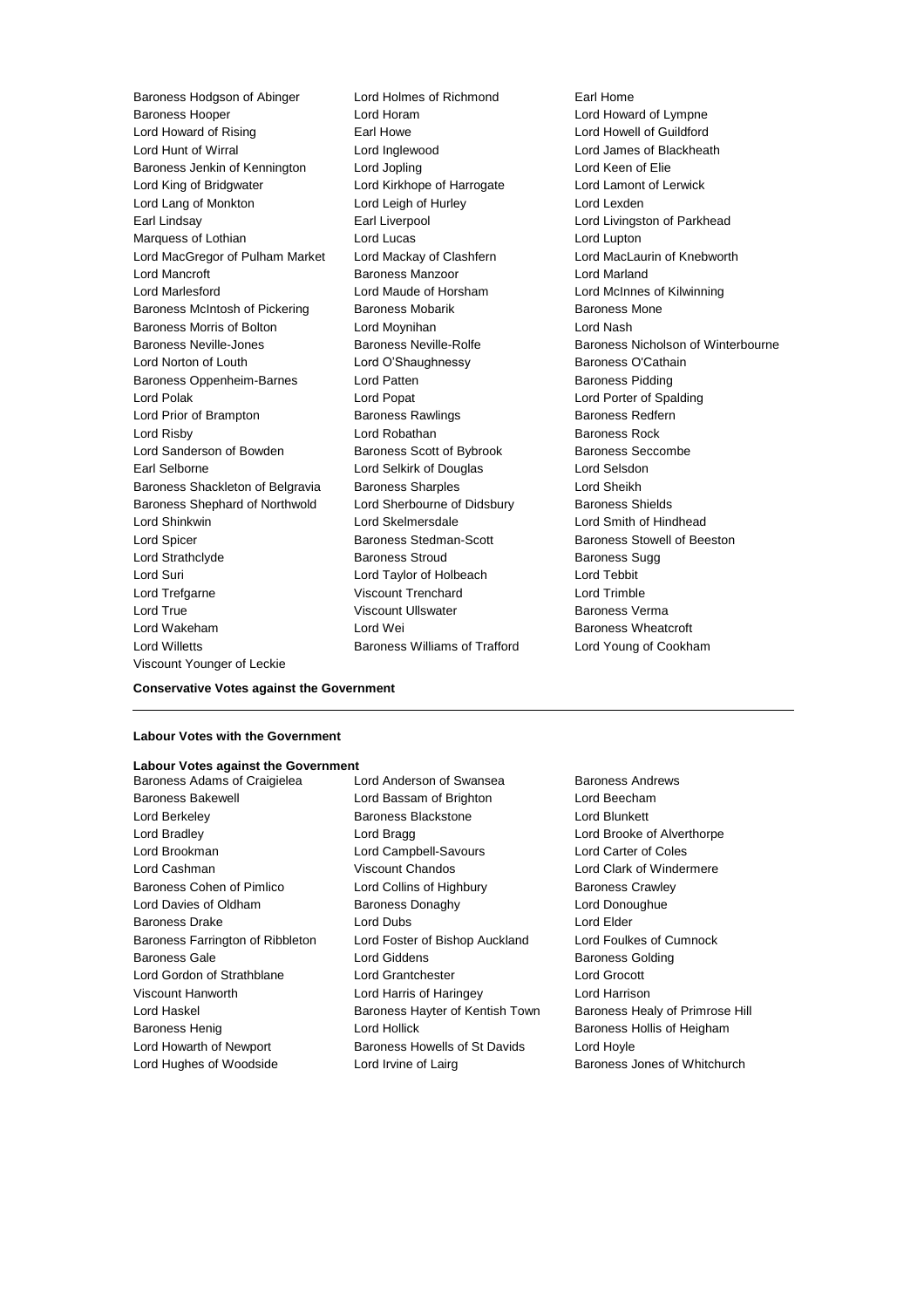| Lord Jordan                   | Lord Judd                   | Lord Kennedy of Southwark    |
|-------------------------------|-----------------------------|------------------------------|
| <b>Baroness Kingsmill</b>     | Lord Kinnock                | Baroness Kinnock of Holyhead |
| Lord Kirkhill                 | Lord Knight of Weymouth     | Lord Layard                  |
| Lord Lea of Crondall          | Lord Lennie                 | Lord Lipsey                  |
| Baroness Lister of Burtersett | Lord MacKenzie of Culkein   | Baroness Massey of Darwen    |
| Lord Maxton                   | Lord McAvoy                 | Baroness McIntosh of Hudnall |
| Lord McKenzie of Luton        | Lord Mendelsohn             | Lord Monks                   |
| Baroness Morris of Yardley    | Lord Murphy of Torfaen      | Lord O'Neill of Clackmannan  |
| Lord Patel of Bradford        | <b>Baroness Pitkeathley</b> | Lord Ponsonby of Shulbrede   |
| Lord Prescott                 | Baroness Prosser            | Baroness Ramsay of Cartvale  |
| Lord Rea                      | Lord Reid of Cardowan       | Lord Rooker                  |
| Lord Rosser                   | Lord Rowlands               | Baroness Royall of Blaisdon  |
| Lord Sawyer                   | <b>Baroness Sherlock</b>    | Viscount Simon               |
| Baroness Smith of Basildon    | Lord Snape                  | Lord Soley                   |
| Lord Stevenson of Balmacara   | Lord Stone of Blackheath    | Baroness Taylor of Bolton    |
| <b>Baroness Thornton</b>      | Lord Tomlinson              | Lord Touhig                  |
| Lord Triesman                 | Lord Tunnicliffe            | Lord Watson of Invergowrie   |
| Lord West of Spithead         | <b>Baroness Whitaker</b>    | Baroness Young of Old Scone  |
|                               |                             |                              |

#### **Liberal Democrat Votes with the Government**

#### **Liberal Democrat Votes against the Government**

Baroness Brinton Lord Bruce of Bennachie Lord Burnett Baroness Burt of Solihull **Lord Campbell of Pittenweem** Lord Chidgey Lord Cotter **Lord Dholakia** Lord Dholakia Lord Fox Baroness Garden of Frognal Lord German **Earl Glasgow** Earl Glasgow Lord Goddard of Stockport Baroness Hamwee Baroness Harris of Richmond Baroness Humphreys Lord Hussain Baroness Hussein-Ece Baroness Janke **Baroness Jolly Communist Communist Communist Communist Communist Communist Communist Communist Communist Communist Communist Communist Communist Communist Communist Communist Communist Communist Communist C** Baroness Kramer **Edge Corner Lord Lee of Trafford** Baroness Ludford Baroness Ludford Lord Maclennan of Rogart Baroness Maddock Lord Newby Baroness Northover Lord Oates Lord Paddick Lord Palmer of Childs Hill **Baroness Parminter** Baroness Parminter Baroness Pinnock Lord Purvis of Tweed Lord Razzall Lord Rennard Lord Roberts of Llandudno **Lord Sharkey Baroness Sheehan** Lord Shipley Baroness Smith of Newnham Lord Stephen Lord Storey Baroness Suttie Lord Taylor of Goss Moor Baroness Thornhill **Same School Control Viscount Thurso** Control Lord Tope Lord Tyler Lord Wallace of Saltaire Lord Wallace of Tankerness Baroness Walmsley **Lord Willis of Knaresborough** Lord Wrigglesworth

Lord Addington Lord Ashdown of Norton-sub-Hamdon Baroness Bakewell of Hardington Mandeville Baroness Barker **Baroness Benjamin** Baroness Benjamin Baroness Bowles of Berkhamsted

#### **Crossbench Votes with the Government**

| Lord Aberdare      | Lord Craig of Radley   | Lord Dear                |
|--------------------|------------------------|--------------------------|
| Lord Jay of Ewelme | Lord Kilclooney        | Lord Powell of Bayswater |
| Lord Rowe-Beddoe   | Lord St John of Bletso |                          |

### **Crossbench Votes against the Government**

Baroness Brown of Cambridge Earl Clancarty **Early Clancial Clancarty** Viscount Craigavon Baroness Deech Lord Elystan-Morgan Lord Hannay of Chiswick Baroness Hayman Lord Hope of Craighead Baroness Howe of Idlicote Lord Judge Lord Kakkar Lord Kerslake Lord Krebs Baroness Lane-Fox of Soho Lord Lisvane

Lord Brown of Eaton-under-Heywood